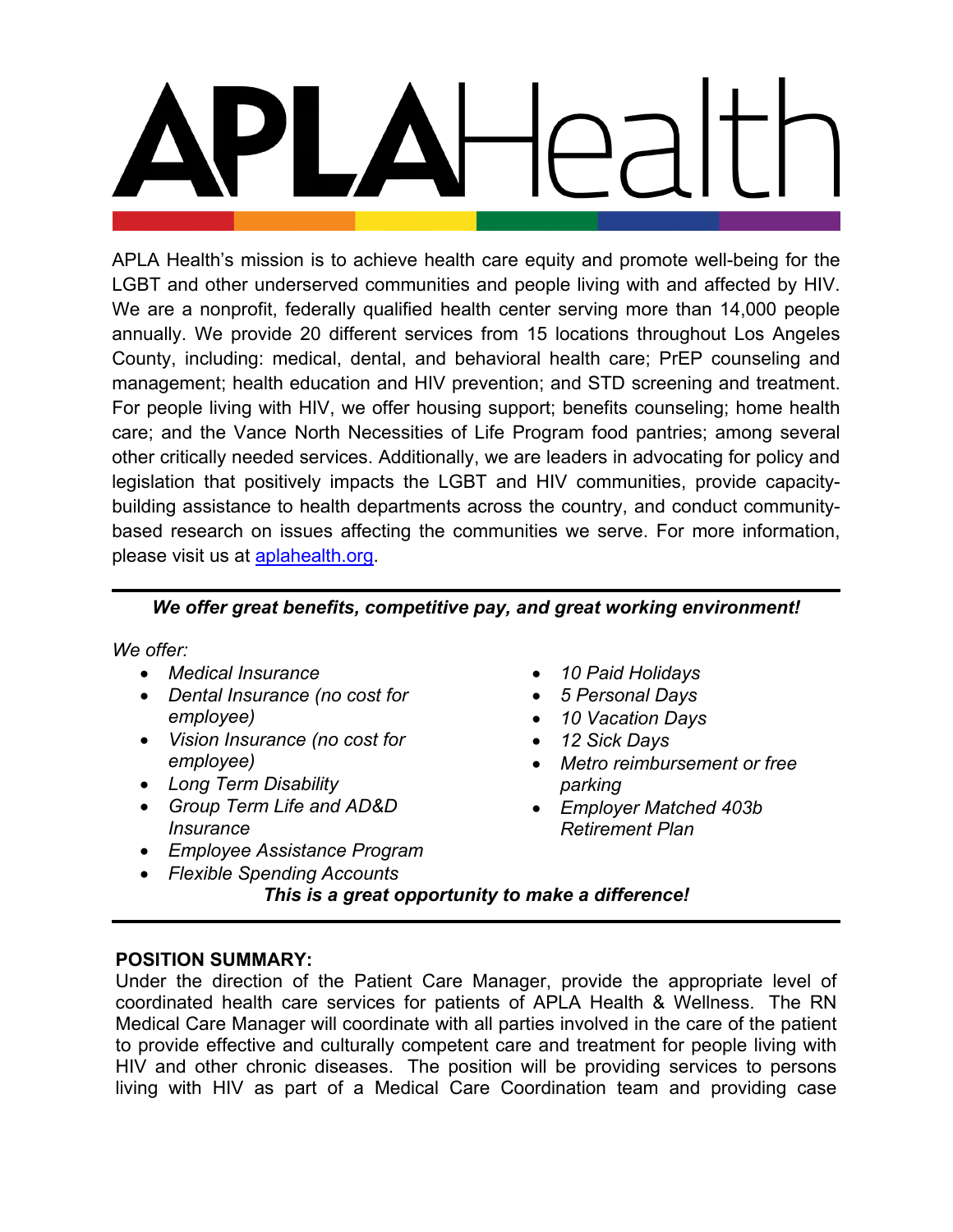management services for persons with other complex medical needs. The medical care coordination team will target people with HIV who are experiencing medical adherence issues, significant changes in HIV health status or multiple health diagnoses that affect the person's HIV status. The RN medical care manager in conjunction with the Patient Care Manager formulates care plans based upon assessment data and provision of care priorities, work in collaboration with the clinical social worker as necessary. The RN medical care manager will coordinate patient care and collaborate with other health care team members to establish the patient's goals, develop treatment plans and obtain desired outcomes as well as provide patient education based on identified learning needs utilizing available teaching resources.

# **ESSENTIAL DUTIES AND RESPONSIBILITIES:**

- Provide clinical support to medical providers before and after primary care visits so as to ensure the timely delivery of quality medical care.
- I Identifies out of care HIV-positive patients to reengage them in treatment
- Perform a needs assessment on patients and obtain a brief medical history including the following:
	- o Past Medical History, including key HIV parameters
	- o Medication history
	- o Recent treatment history
- I Identifies patients' unmet medical needs and coordinates with clinic HIV and non-HIV providers to ensure that standards of care are met and any gaps or barriers are addressed.
- **Indentifies patients' unmet nonmedical needs or barriers to adherence and** retention in care, and coordinates with other clinical staff (e.g. social workers) to address needs and barriers.
- Utilizes population health registry to manage patients (i.e. identify unmet medical needs) and track trends in overall clinic performance.
- Performs and interprets diagnostic procedures such as tuberculin tests, and administers treatments and preventive measures in the form of injections and immunizations in accordance with medical orders and APLA clinical guidelines
- Treat patients diagnosed with sexually transmitted infections (STIs) in a timely manner and according to APLAHW clinical STI treatment guidelines.
- Provide and appropriately document health education to patients.
- Participate in quality improvement activities as directed by the medical director, e.g. data analysis and measurement of outcomes, document and report the results and accomplishments of quality improvement initiatives.
- Triage patients who walk in to clinic or call with acute medical concerns.
- Assist front office staff in making appropriate arrangements for patients who arrive late for appointments or for whom an appointment needs to be rescheduled, by reviewing the medical record and determining how soon and where the patient should be seen
- Functions as an extended role nurse, provides health supervision, nursing diagnosis and treatment of minor conditions to persons living with HIV and non-HIV on a continuing basis under the consultative direction of a physician

OTHER DUTIES MAY BE ASSIGNED TO MEET BUSINESS NEEDS.